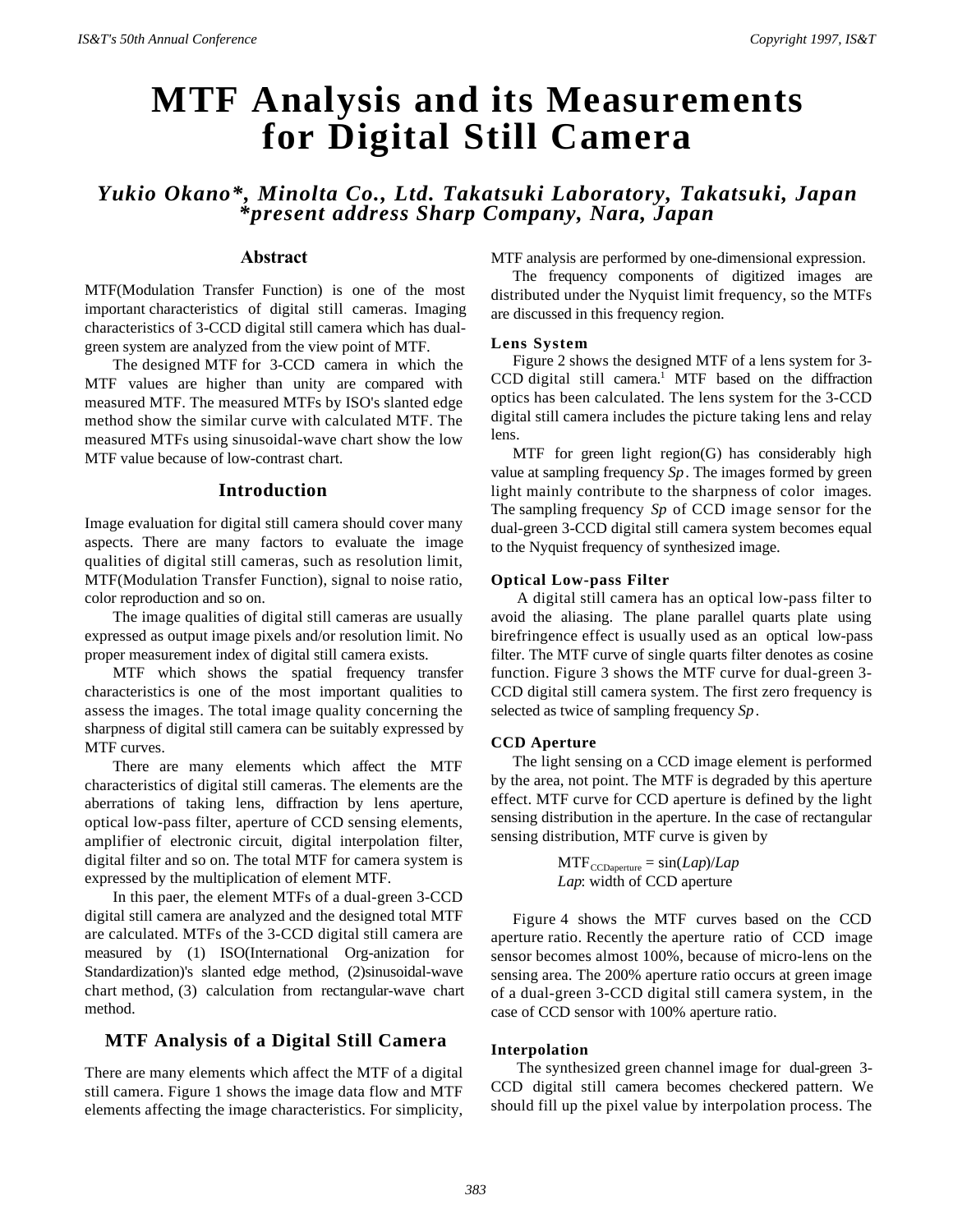interpolation is one of the digital filtering operation. This interpolation operation can change the MTF characteristics. Figure 5(a) shows the interpolation filters and Figure 5(b) shows the MTF curves. The usual interpolation by averaging the surrounding 4 pixels is shown as STD.

#### **High-boost filtering**

In order to boost the high frequency components of a digital image, the high-boost filtering operations are performed. Figure 6(a) shows block diagram of high-boost filter. The original image is filtered by a low-pass filter, and the high frequency components are computed as the difference between the original image and a low-pass filtered image.

The high-boost image can be attained by adding the multiplied high frequency components to low-pass filtered image. Figure 6(b) shows the MTF characteristics by changing the high-boost coefficients. For example, HC4 means the high frequency components being multiplied 4 times.



*Figure 1. Image data flow and processing elements affecting the MTF characteristics of digital still camera.*



*Figure 2. MTF of a lens system used for a dual green 3-CCD digital still camera. MTF for three primary colors are shown as R,G,B. Sp indicates the sampling frequency(119lp/mm) for CCD image sensors.*



*Figure 3. MTF curve of an optical low-pass filter for dual-green 3-CCD digital still camera.*  $R(u) = \cos((\pi/2)(u/2Sp))$ 



*Figure 4. Degradation of MTF by the CCD aperture ratio. The sensing distribution is rectangular -form. The normalized frequency is used. Sampling frequency Sp = 1. Nyquist frequency = 0.5.*

## **Designed Total MTF**

MTF characteristics of total camera system is expressed as the multiplication of the element MTFs.

$$
MTFtotal = MTFlens * MTFOPLF * MTFCCDaperture *MTFInterpolation * MTFfilter
$$

Figure 7 shows one of designed total MTF for a dualgreen 3-CCD digital still camera. The high-boost filter HC4 emphasize the middle frequency region. In this design, MTF for CCD aperture limits the high frequency components.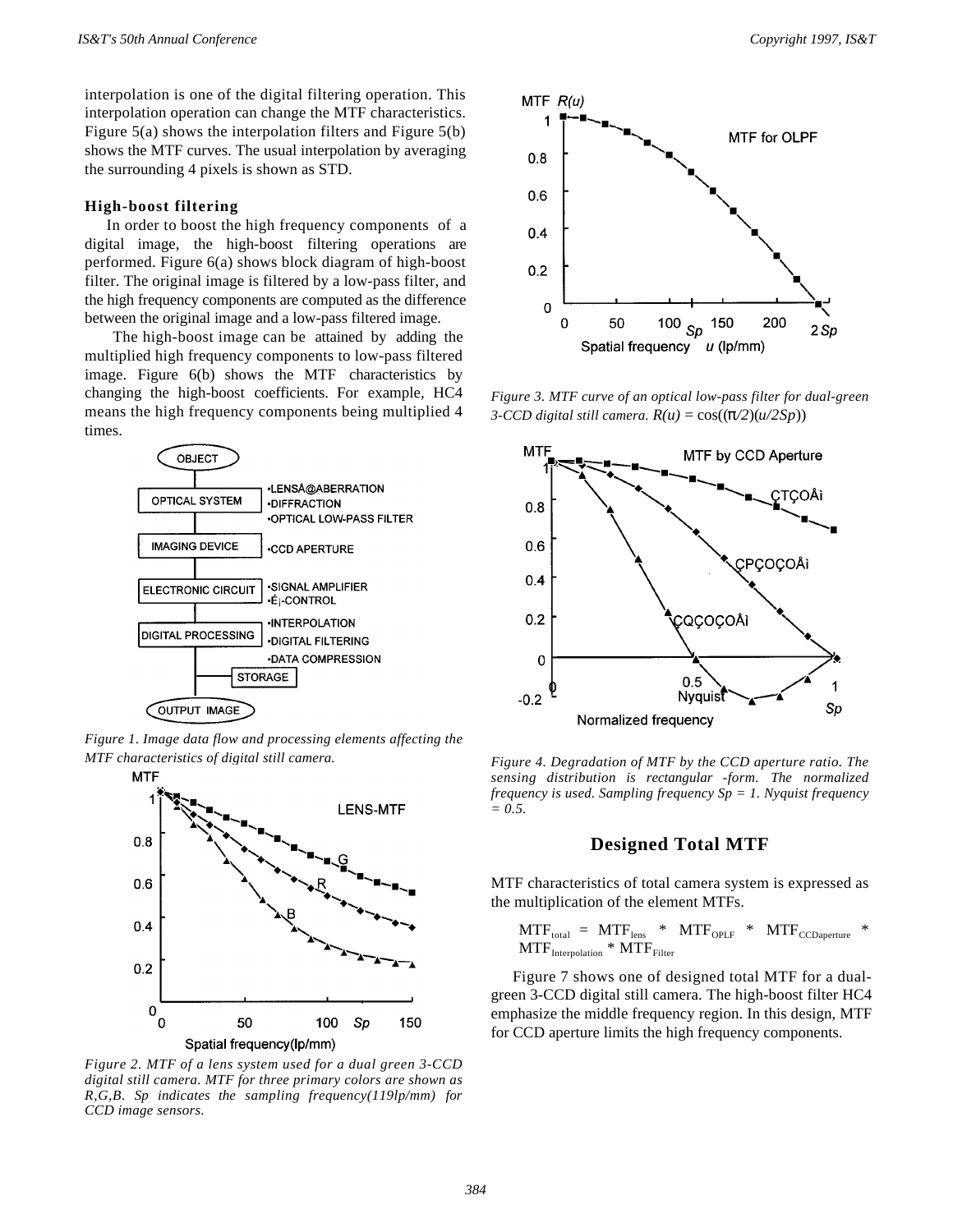

(b) MTF by interpolation

*Figure 5. Variation of MTF by interpolation filters.*

The interpolation filter and high-boost filter for the 3- CCD digital still camera are executed by software processing. Various types of MTFs can be achieved by changing the coefficients of high-boost filter. Figure 8 shows the total MTFs by changing the coefficients of high-boost filter.

# **MTF Measurements of a Digital Still Camera**

MTFs for the 3-CCD digital still camera are measured. MTFs are calculated from the output digital image of test chart which is illuminated by the fluorescent light source. The MTF for gray channel are calculated. The gamma correction on the digital data is corrected by digitally before measurements.

## **MTF by Slanted Edge Method**

MTF of the system is defined as the Fourier transform of a line spread function. A line spread function is given by the differentiation of black-white(or white-black) edge image.

The MTF measurement using slanted black-white edge has been shown in the ISO's working draft.<sup>2</sup> The higher sampling frequency can be attained by using slanted edge image in the digital image measurements. The measuring software "Image Analyzer 6.1.0(Plug-in for Adobe Photoshop)" was used.



(a) Block diagram of high-boost filter



*Figure 6. high-boost filtering*



*Figure 7. Example of designed total MTF for 3-CCD digital still camera*

Figure 9 shows the ISO's resolution chart. The slanted edge can be seen in Figure 9.

Figure 10(a) shows the enlarged image of the slanted edge in the case of high-boost filter HC4. Figure 10(b) shows the line spread which is differentiated digitally from the edge image shown in Figure 10(a). Figure 10(c) and (d) show the intensity profiles of line images shown in Figure 10(a) and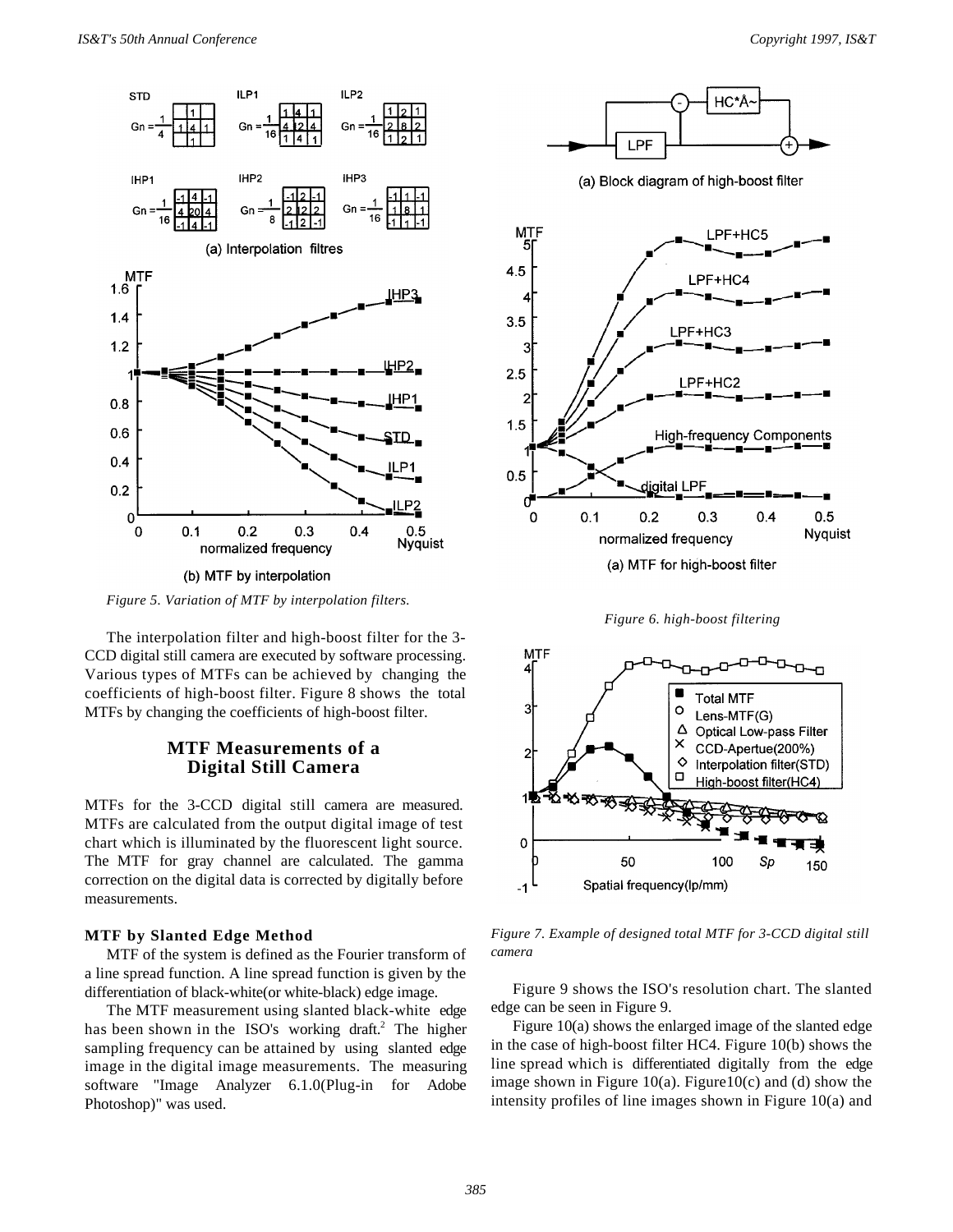(b), respectively. Intensity profiles are calculated by using the software "NIH image ver.1.57".



*Figure 8. Variation of designed MTF by changing the coefficient of high-boost filter*

Figure 11 shows the measured MTFs by varying the coefficient of high-boost filter. The normalized frequency is used in Figure 11, so the Nyquist frequency is O.5. The correspondent designed MTFs are shown in Figure 8.



*Figure 9. ISO's resolution chart*

#### **MTF by sinusoidal wave chart**

MTF is also expressed as the spatial frequency response for sinusoidal-wave chart. Figure 12 shows the EIAJ's sinusoidal-wave chart .

MTF *R(u)* is given by *R(u)*=*(Bmax-Bmin)*/ /*(Bmax+Bmin) u* : spatial frequency *Bmax* : maximum value of a sinusoidal chart

*Bmin* : minimum value of a sinusoidal chart

The measured MTF for high-boost filter HC4 is shown in Figure 13. Designed MTF is also shown in Figure 13.

## **MTF by rectangular-wave chart**

ISO chart has the rectangular-wave sweep chart. The MTF can be calculated from amplitude response *A(u)* for rectangular-wave chart. The relation between MTF *R(u)* and amplitude response  $A(u)$  is given by

$$
R(u)=(4){A(u) + A(3u)/3 - A(5u)/5 + ....}
$$

The measured MTF by rectangular-wave chart for highboost filter HC4 is also shown in Figure 13.



*Figure 10. (a)Slanted edge image and (b)differentiated image. (c) and (d) are intensity profiles.*



*Figure 11. Measured MTF by slanted edge method varying the coefficients of high-boost filter.*



*Figure 12. EIAJ's sinusoidal wave chart.*

#### **MTF by Low-Contrast Slanted Edge Method**

MTFs for low-contrast slanted edge chart are measured. Figure 14(a) shows the chart image pattern. MTFs for